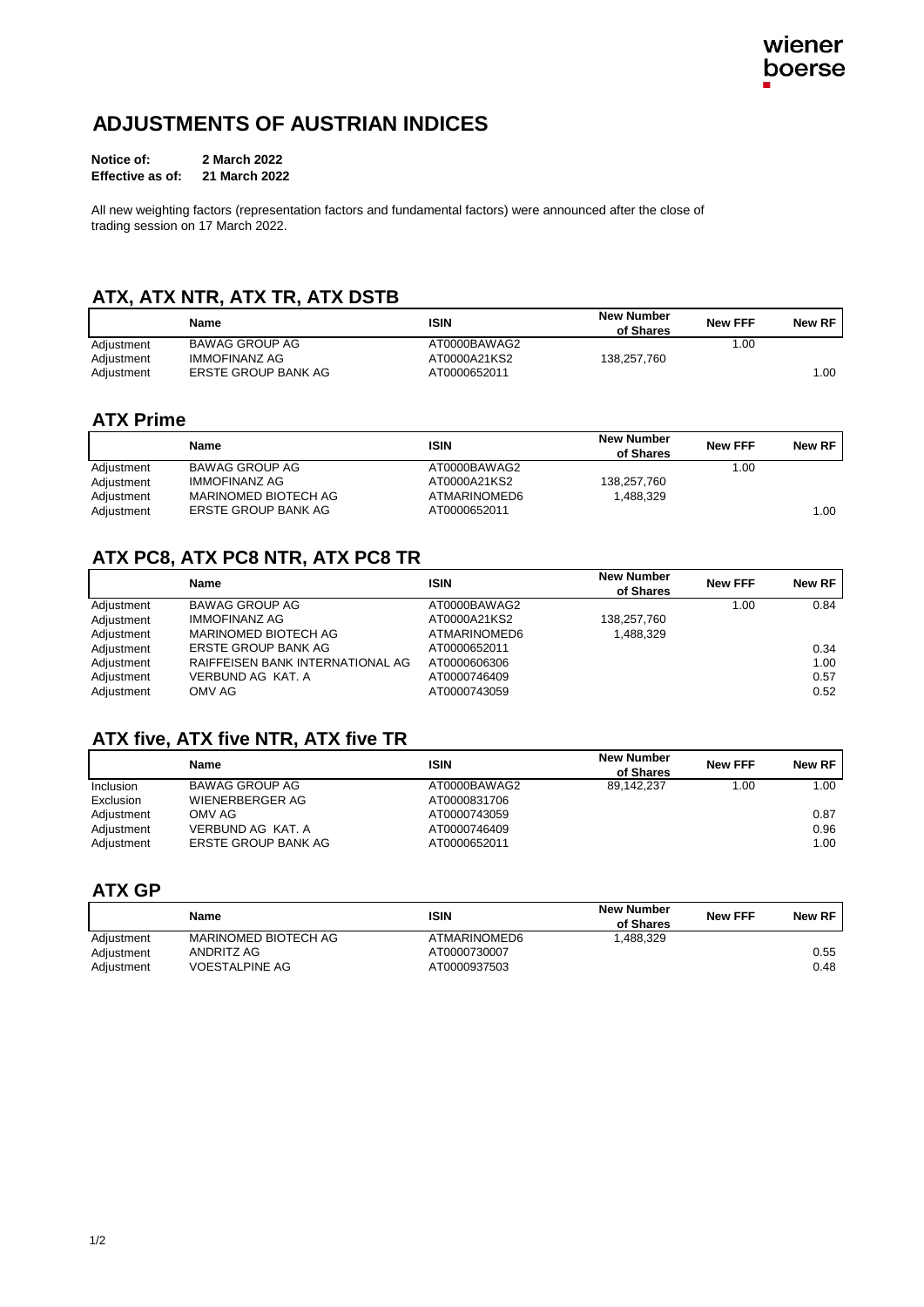### **ATX FND**

|            | Name                                            | <b>ISIN</b>  | <b>New Number</b><br>of Shares | <b>New FFF</b> | <b>New FUF</b> |
|------------|-------------------------------------------------|--------------|--------------------------------|----------------|----------------|
| Adjustment | <b>BAWAG GROUP AG</b>                           | AT0000BAWAG2 |                                | 1.00           | 0.8169         |
| Adjustment | <b>IMMOFINANZ AG</b>                            | AT0000A21KS2 | 138,257,760                    |                | 1.6883         |
| Adjustment | ANDRITZ AG                                      | AT0000730007 |                                |                | 0.7811         |
| Adjustment | AT&S AUSTRIA TECH.&SYSTEMTECH.                  | AT0000969985 |                                |                | 1.3143         |
| Adjustment | CA IMMOBILIEN ANLAGEN AG                        | AT0000641352 |                                |                | 2.1981         |
| Adjustment | DO & CO AKTIENGESELLSCHAFT                      | AT0000818802 |                                |                | 0.5695         |
| Adjustment | <b>ERSTE GROUP BANK AG</b>                      | AT0000652011 |                                |                | 0.2119         |
| Adjustment | EVN AG                                          | AT0000741053 |                                |                | 2.8811         |
| Adjustment | WIENERBERGER AG                                 | AT0000831706 |                                |                | 1.0316         |
| Adjustment | <b>LENZING AG</b>                               | AT0000644505 |                                |                | 1.0604         |
| Adjustment | MAYR-MELNHOF KARTON AG                          | AT0000938204 |                                |                | 2.4245         |
| Adjustment | OMV AG                                          | AT0000743059 |                                |                | 0.5050         |
| Adjustment | OESTERR. POST AG                                | AT0000APOST4 |                                |                | 3.5327         |
| Adjustment | RAIFFEISEN BANK INTERNATIONAL AG                | AT0000606306 |                                |                | 1.0201         |
| Adjustment | SCHOELLER-BLECKMANN OILFIELD EQUII AT0000946652 |              |                                |                | 4.5835         |
| Adjustment | S IMMO AG                                       | AT0000652250 |                                |                | 4.1564         |
| Adjustment | UNIQA INSURANCE GROUP AG                        | AT0000821103 |                                |                | 2.8675         |
| Adjustment | VERBUND AG KAT. A                               | AT0000746409 |                                |                | 0.3944         |
| Adjustment | VIENNA INSURANCE GROUP AG                       | AT0000908504 |                                |                | 4.0559         |
| Adjustment | <b>VOESTALPINE AG</b>                           | AT0000937503 |                                |                | 0.4546         |

## **ATX TD, ATX TD NTR, ATX TD TR, ATX TD DSTB**

|            | <b>Name</b>         | <b>ISIN</b>  | <b>New Number</b><br>of Shares | <b>New FFF</b> | New RF |
|------------|---------------------|--------------|--------------------------------|----------------|--------|
| Adjustment | BAWAG GROUP AG      | AT0000BAWAG2 |                                | 1.00           |        |
| Adjustment | IMMOFINANZ AG       | AT0000A21KS2 | 138.257.760                    |                |        |
| Adjustment | ERSTE GROUP BANK AG | AT0000652011 |                                |                | 0.45   |
| Adjustment | OMV AG              | AT0000743059 |                                |                | 0.69   |

### **ATX FMLY, ATX FMLY NTR, ATX FMLY TR**

|            | <b>Name</b>            | ISIN         | <b>New Number</b><br>of Shares | <b>New FFF</b> | New RF |
|------------|------------------------|--------------|--------------------------------|----------------|--------|
| Adiustment | ANDRITZ AG             | AT0000730007 |                                |                | 0.41   |
| Adiustment | MAYR-MELNHOF KARTON AG | AT0000938204 |                                |                | 0.79   |

#### **IATX**

|            | Name                     | ISIN         | <b>New Number</b><br>of Shares | <b>New FFF</b> | New RF |
|------------|--------------------------|--------------|--------------------------------|----------------|--------|
| Adjustment | IMMOFINANZ AG            | AT0000A21KS2 | 138.257.760                    |                | 0.08   |
| Adjustment | CA IMMOBILIEN ANLAGEN AG | AT0000641352 |                                |                | 0.15   |
| Adjustment | S IMMO AG                | AT0000652250 |                                |                | 0.19   |

### **ATX BI**

|            | Name            | <b>ISIN</b>  | <b>New Number</b><br>of Shares | <b>New FFF</b> | New RF |
|------------|-----------------|--------------|--------------------------------|----------------|--------|
| Adjustment | WIENERBERGER AG | AT0000831706 |                                |                | 0.87   |
| Adjustment | VOESTALPINE AG  | AT0000937503 |                                |                | 0.82   |
| Adjustment | OMV AG          | AT0000743059 |                                |                | 0.41   |

## **ATX CPS**

|            | Name                       | ISIN         | <b>New Number</b><br>of Shares | <b>New FFF</b> | New RF |
|------------|----------------------------|--------------|--------------------------------|----------------|--------|
| Adjustment | AGRANA BETEILIGUNGS-AG     | AT000AGRANA3 |                                |                | 1.00   |
| Adjustment | DO & CO AKTIENGESELLSCHAFT | AT0000818802 |                                |                | 0.71   |
| Adiustment | PIERER MOBILITY AG         | AT0000KTMI02 |                                |                | 0.46   |

#### **ATX FIN**

|            | Name                | <b>ISIN</b>  | <b>New Number</b><br>of Shares | <b>New FFF</b> | New RF |
|------------|---------------------|--------------|--------------------------------|----------------|--------|
| Adjustment | BAWAG GROUP AG      | AT0000BAWAG2 |                                | 1.00           |        |
| Adjustment | IMMOFINANZ AG       | AT0000A21KS2 | 138.257.760                    |                |        |
| Adiustment | ERSTE GROUP BANK AG | AT0000652011 |                                |                | 0.40   |